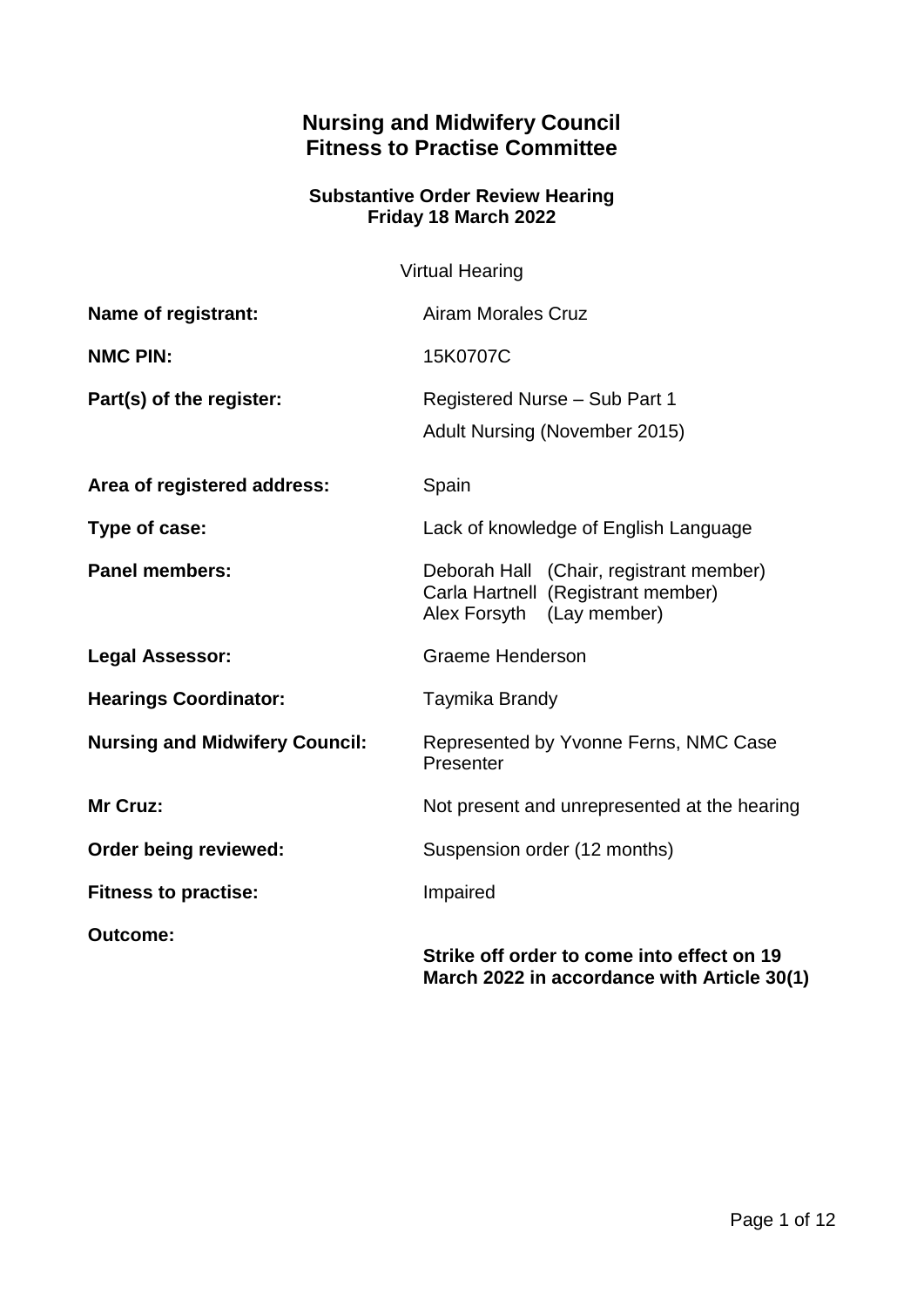## **Decision and reasons on service of Notice of Hearing**

The panel was informed at the start of this hearing that Mr Cruz was not in attendance and that the Notice of Hearing had been sent to Mr Cruz's registered email address on 17 February 2022.

Ms Ferns, on behalf of the Nursing and Midwifery Council (NMC), submitted that it had complied with the requirements of Rules 11 and 34 of the 'Nursing and Midwifery Council (Fitness to Practise) Rules 2004', as amended (the Rules).

The panel accepted the advice of the legal assessor.

The panel took into account that the Notice of Hearing provided details of the substantive order being reviewed, the time, date and details of how to participate in the virtual hearing and, amongst other things, information about Mr Cruz's right to attend, be represented and call evidence, as well as the panel's power to proceed in his absence.

In the light of all of the information available, the panel was satisfied that Mr Cruz has been served with notice of this hearing in accordance with the requirements of Rules 11 and 34.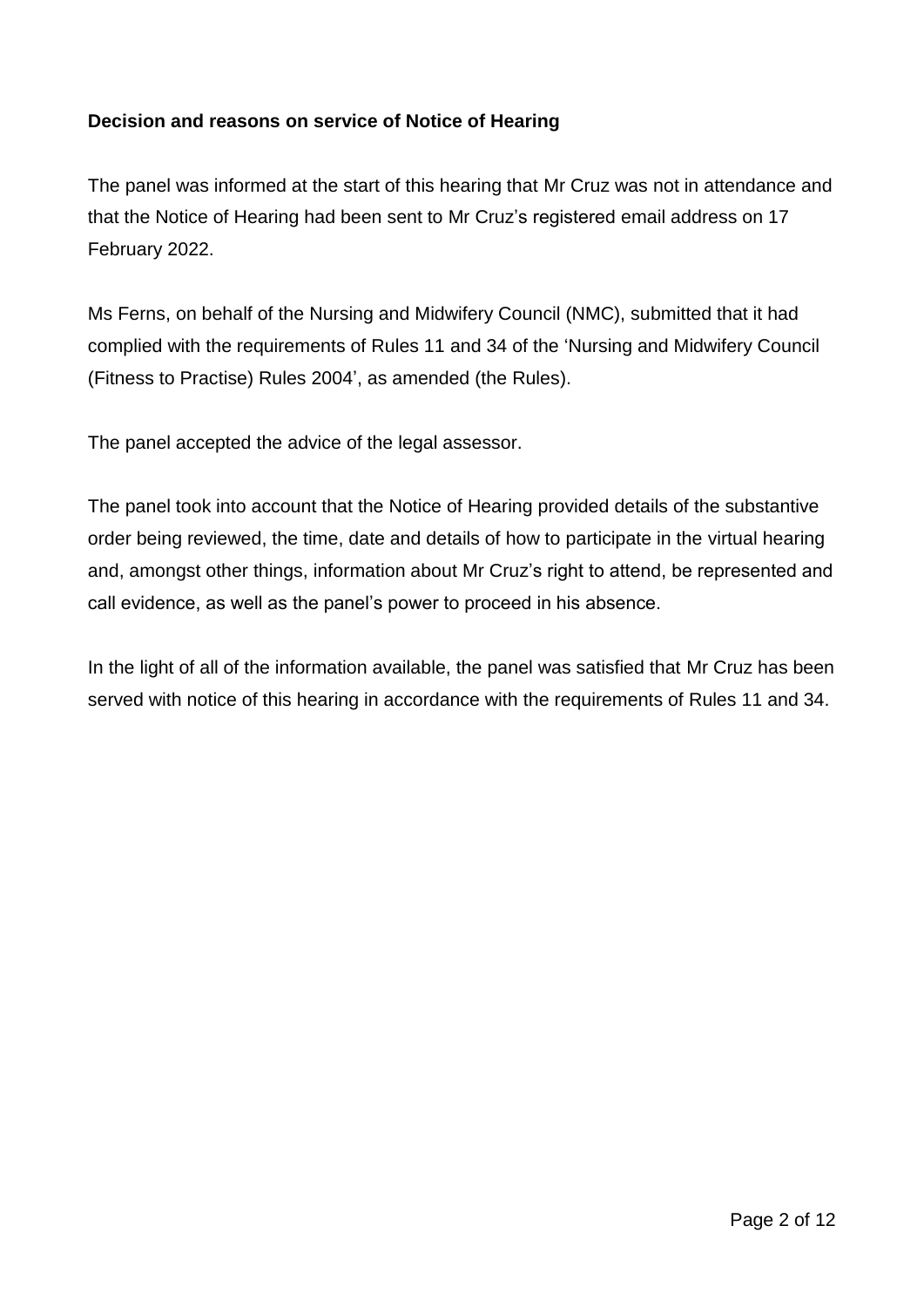## **Decision and reasons on proceeding in the absence of Mr Cruz**

The panel next considered whether it should proceed in the absence of Mr Cruz. The panel had regard to Rule 21 and heard the submissions of Ms Ferns who invited the panel to continue in the absence of Mr Cruz.

Ms Ferns referred the panel to an email from Mr Cruz sent to the NMC on 10 March 2022 which stated: *'Unfortunately I will not be able to be in the audience but I would like to send a letter to the panel.'*

Ms Ferns noted that the panels discretionary power to proceed in the absence of a registrant under the provisions of Rule 21 is not absolute and is one that should be exercised *'with the utmost care and caution'* as referred to in the case of *R v Jones (Anthony William)* (No.2) [2002] UKHL. She also referred to the decisions of *General Medical Council v Adeogba* [2016] EWCA Civ 162 to note the overall interests of justice and fairness to all parties.

Ms Ferns submitted that Mr Cruz had voluntarily absented himself. She submitted that Mr Cruz is aware that the current order would be reviewed. Further, Mr Cruz has not made an application to adjourn. Ms Ferns submitted that there is no reason to suspect that adjourning this hearing would secure Mr Cruz's attendance on some future date. She also submitted that it is in the public interest for this mandatory review to take place without delay. Ms Ferns advised the panel that Mr Cruz will have the option of requesting an early review, or appealing any decision made, if he so wishes.

The panel has decided to proceed in the absence of Mr Cruz. In reaching this decision, the panel has considered the submissions of Ms Ferns, the representations from Mr Cruz, and the advice of the legal assessor. It has had particular regard to any relevant case law and to the overall interests of justice and fairness to all parties. It noted his reasons for not attending were set out in an email sent the NMC on 14 March 2022 which stated: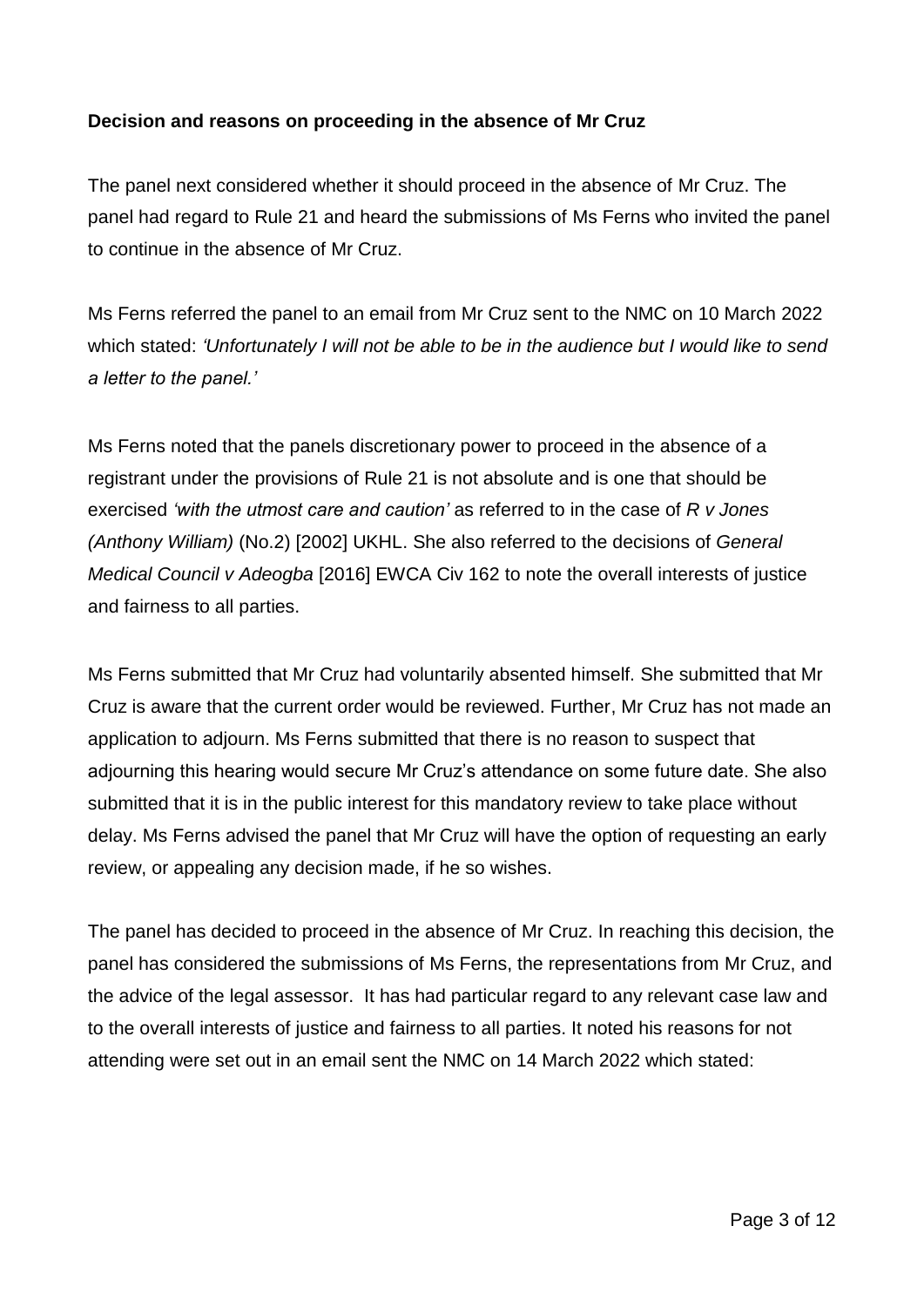'*Unfortunately, I do not feel qualified to attend a hearing telematically [sic]. Attach a letter in the other mail to be read at the hearing.'*

The panel considered that it had no evidence that an adjournment would secure his attendance at a later date and there is a there is a strong public interest in the expeditious review of the case, due to the close expiry date of the order.

In these circumstances, the panel has decided that it is fair, appropriate and proportionate to proceed in the absence of Mr Cruz.

## **Decision and reasons on review of the substantive order**

The panel decided to replace the current suspension order with a striking off order.

This order will come into effect at the end of 19 March 2022 in accordance with Article 30(1) of the 'Nursing and Midwifery Order 2001' (the Order).

This is the fourth review of a substantive conditions of practice order originally imposed for a period of two years by a Fitness to Practise Committee panel on 17 August 2017. This order was reviewed on 13 August 2019 and it was extended for a further 12 months. On the 17 August 2020 the order was reviewed and it was replaced with a suspension order for 6 months. This order was reviewed on 8 February 2021 and extended for a further 12 months.

The current order is due to expire at the end of 19 March 2022.

The panel is reviewing the order pursuant to Article 30(1) of the Order.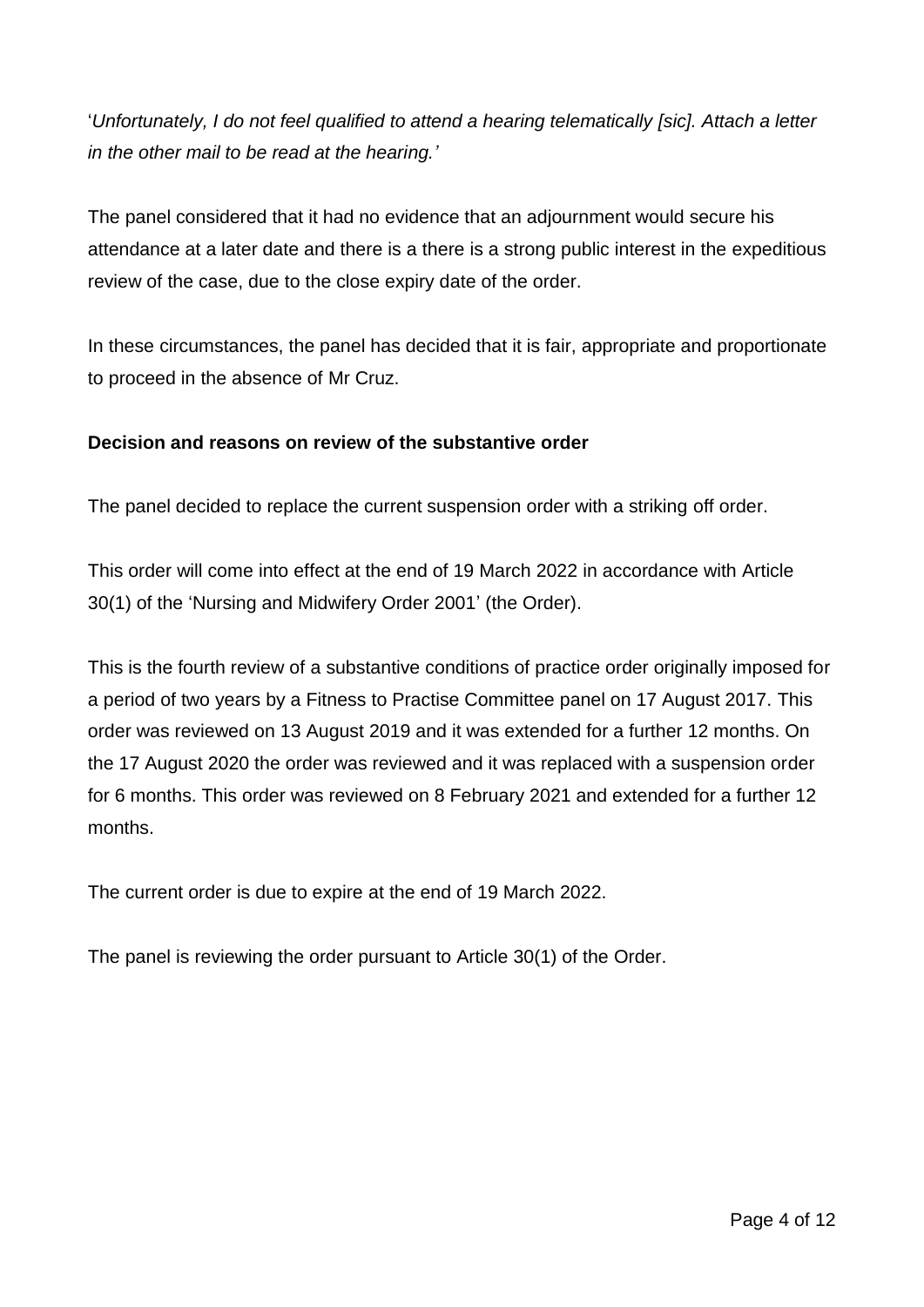The charges found proved by way of admission which resulted in the imposition of the substantive order was as follows:

*'That you, a registered nurse:*

*1) Do not have the necessary knowledge of the English language to practise safely and effectively;*

*And in light of the above, your fitness to practise is impaired by reason of your lack of knowledge of English'.'*

The third reviewing panel determined the following with regard to impairment:

*'In reaching its decision, the panel was mindful of the need to protect the public, maintain public confidence in the profession and to declare and uphold proper standards of conduct and performance.*

*The panel considered whether Mr Cruz's fitness to practise remains impaired.* 

*The panel noted that since the initial review hearing there had been no engagement from Mr Cruz until a week before this hearing when Mr Cruz provided written submissions.* 

*The panel had regard to Mr Cruz's email dated 12 August 2019, and to the most recent email dated 29 January 2021. In both emails Mr Cruz indicated that he was working outside the UK, and continues to try to improve his English language skills. He also stated that he hoped that in doing so this would mean that the door would be open for him to return to the UK.*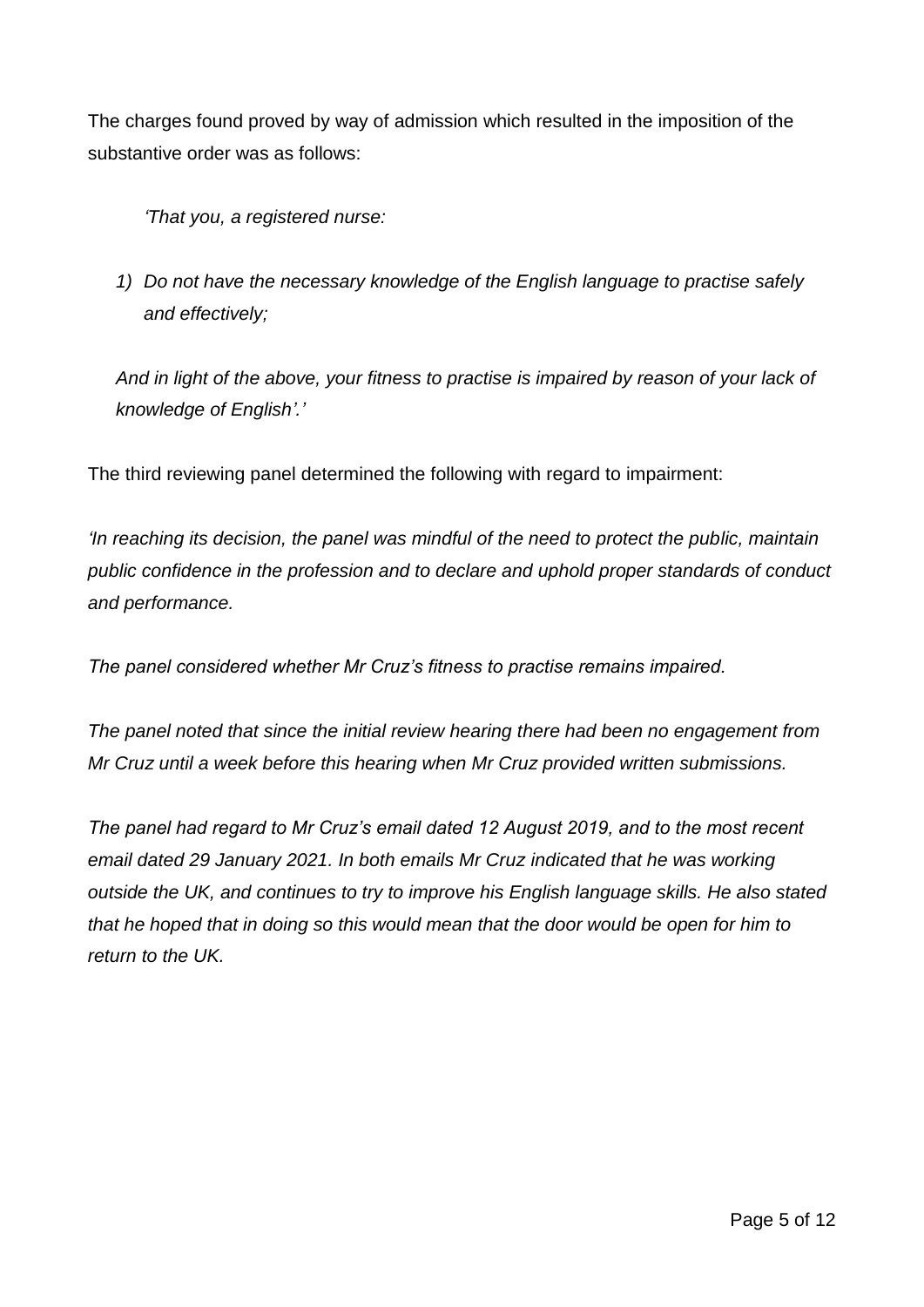*The panel observed that whilst Mr Cruz mentions that he is making efforts to improve his English language skills, the panel had no specific or documentary evidence to suggest he had undertaken any steps to improve his understanding and knowledge of English, and to demonstrate remediation of the original concerns in this case. There was also no evidence to suggest that Mr Cruz had explored or sought to undertake the International English Language Test System (IELTS), or any equivalent English language test accepted by the NMC. On this basis the panel observed that Mr Cruz is still limited in his insight.*

*The panel accepted that the current pandemic has caused cancellations and restrictions with regards to training and tests, but observed that Mr Cruz could have provided evidence of any attempts that he has undertaken to improve his English language skills. It observed that nurses are required to be competent in their knowledge of the English language to provide safe and adequate care to patients.*

*The panel observed that to deliver safe and effective practice, Mr Cruz needs to provide evidence that he has reached level 7 in the IELTS test or equivalent. In the absence of any evidence to that effect, the panel considered that a risk to patients remained if Mr Cruz were permitted to practise as a nurse without restriction.* 

*The last reviewing panel determined that Mr Cruz was liable to repeat matters of the kind found proved. Today's panel considered that there had been no material change in Mr Cruz's English language skills and in light of this this panel determined that Mr Cruz remains liable to repeat matters of the kind found proved. The panel therefore decided that a finding of continuing impairment is necessary on the grounds of public protection.* 

*The panel has borne in mind that its primary function is to protect patients and the wider public interest which includes maintaining confidence in the nursing profession and upholding proper standards of conduct and performance. The panel determined that, in this case, a finding of continuing impairment on public interest grounds is also required.*

*For these reasons, the panel finds that Mr Cruz's fitness to practise remains impaired.'*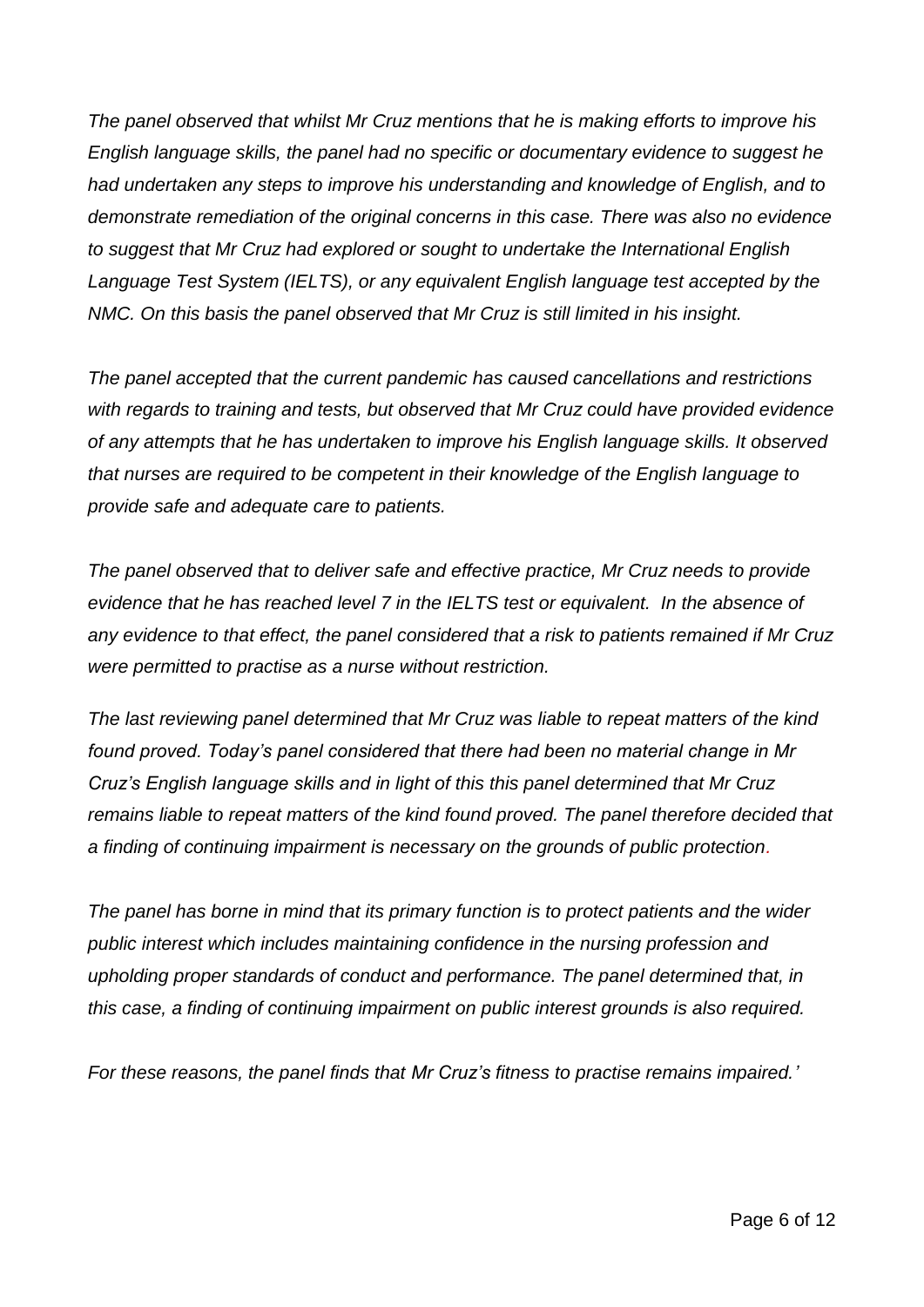The third reviewing panel determined the following with regard to sanction:

*'The panel first considered whether to take no action but concluded that this would not protect the public and would be inappropriate in view of the seriousness of the case. The panel decided that it would be neither proportionate nor in the public interest to take no further action.* 

*It then considered the imposition of a caution order but again determined that due to the seriousness of the case and the public protection issues identified, an order that does not restrict Mr Cruz's practice would not be appropriate in the circumstances. The panel considered that Mr Cruz's failings were not at the lower end of the spectrum and that a caution order would be inappropriate in view of the issues identified. The panel decided that it would be neither proportionate nor in the public interest to impose a caution order.*

*The panel next considered whether a conditions of practice on Mr Cruz's registration would be a sufficient and appropriate response. The panel is mindful that any conditions imposed must be proportionate, measurable and workable. The panel noted that Mr Cruz had been subject to a conditions of practice order for three years and had made little attempt to fulfil those conditions. Therefore, the panel was not satisfied that Mr Cruz would be willing to comply with further conditions of practice and so determined that a conditions of practice order would not adequately protect the public or meet the public interest at this time.* 

*The panel considered the imposition of a further period of suspension. It was of the view that now that Mr Cruz appears to have engaged with these proceedings, a suspension order would allow him further time to fully reflect and remediate. The panel concluded that a further 12 month suspension order would be the appropriate and proportionate response to both protect the public and satisfy the wider public interest. It would also afford Mr Cruz adequate time to take English language classes to evidence that he has reached the required level of English and to further develop his insight.* 

*The panel considered a striking off order but determined that this would be disproportionate at this stage.*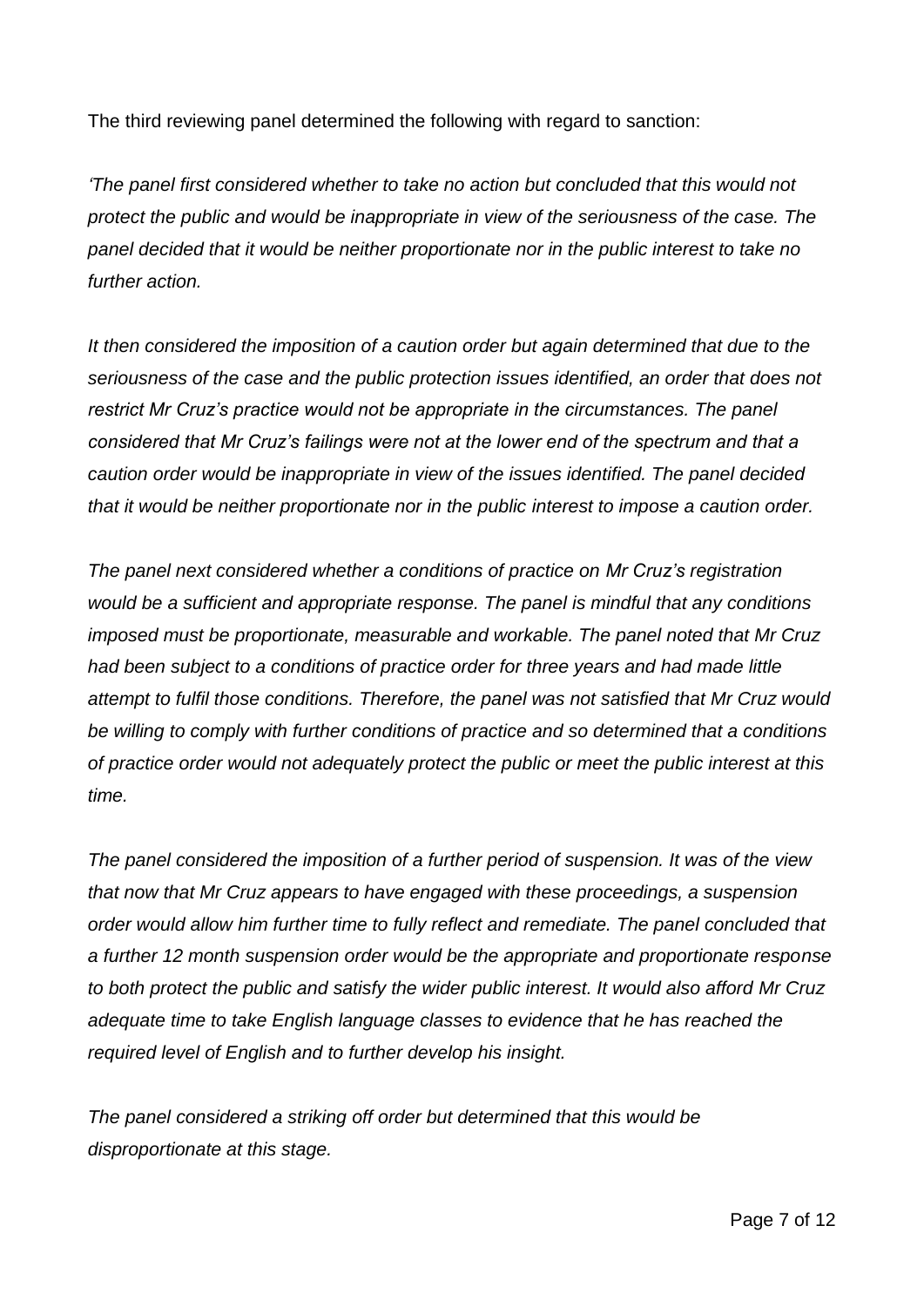*The panel considered that a further suspension order is the most appropriate and proportionate sanction available.'*

## **Decision and reasons on current impairment**

The panel has considered carefully whether Mr Cruz's fitness to practise remains impaired. Whilst there is no statutory definition of fitness to practise, the NMC has defined fitness to practise as a registrant's suitability to remain on the register without restriction. In considering this case, the panel has carried out a comprehensive review of the order in light of the current circumstances. Whilst it has noted the decision of the last panel, this panel has exercised its own judgement as to current impairment.

The panel has had regard to all of the documentation before it, including the NMC bundle and written submissions from Mr Cruz. It has taken account of the submissions made by Ms Ferns on behalf of the NMC.

Ms Ferns provided the panel with the background to the case. She referred the panel to the relevant pages within the bundle.

Ms Ferns submitted that there remains current impairment and Mr Cruz has not provided evidence of remediation nor has he addressed the concerns of the previous panel.

Ms Ferns submitted that there is no documentary evidence before the panel today to suggest he had taken any steps to show improvement in his knowledge and understanding of English language, sought to undertake the ILETS or any equivalent to English language test. She referred the panel to a letter submitted by Mr Cruz which stated :

*'I don't see myself prepared to pass an IELTS 7 exam where much more is required of that… I don't see myself with the skills and intelligence required by the IELTS'.*

Ms Ferns submitted that whilst there have not been any clinical concerns raised, there are concerns identified by the previous panel that remain due to the lack of Mr Cruz's knowledge of English language.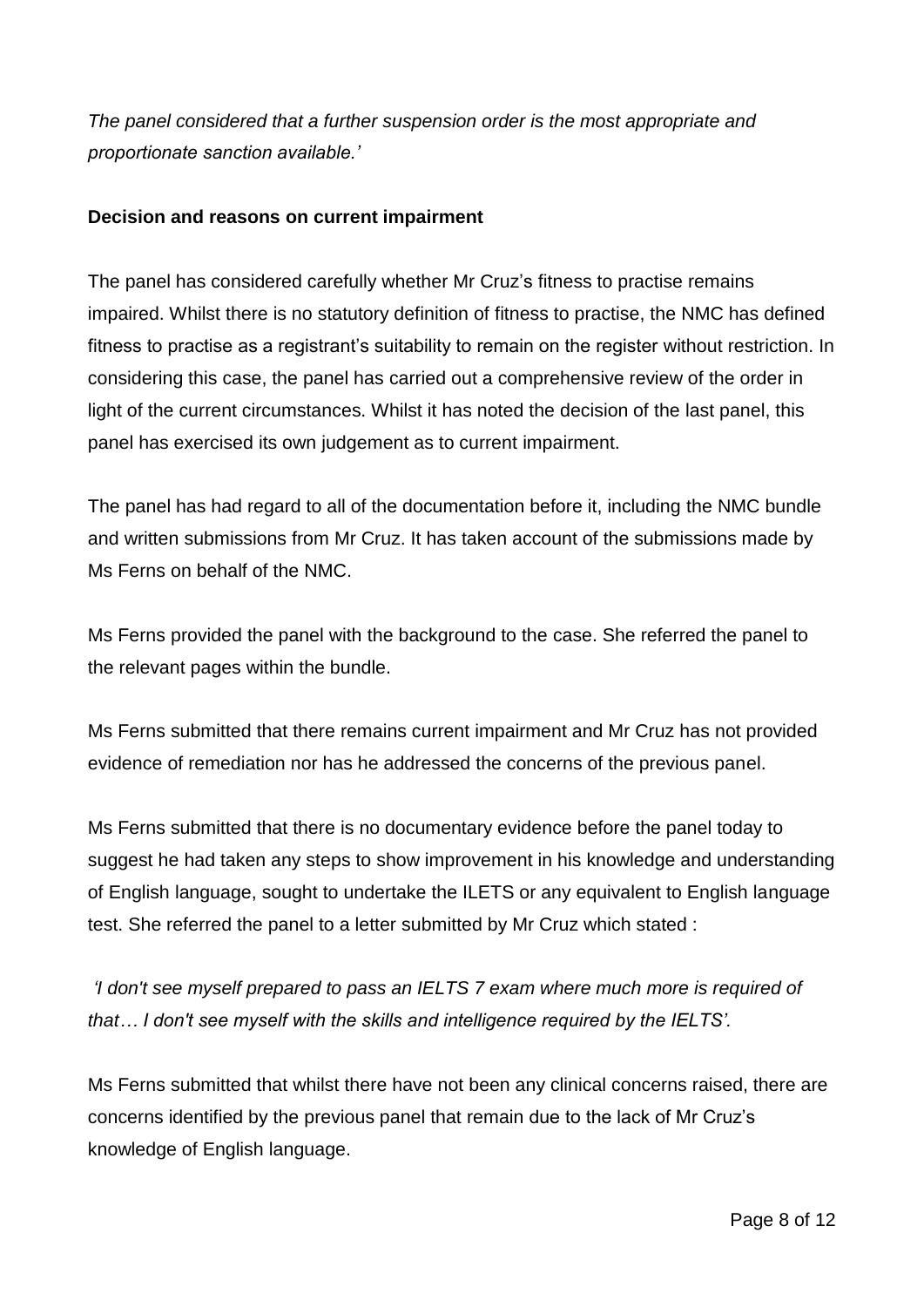Ms Ferns submitted that this indicates he has not carried out the sufficient training and demonstrates no evidence of remediation. She submitted that Mr Cruz is unable to provide safe care to patients due to his lack of English and therefore remains impaired on the grounds of public protection. Furthermore, she submitted that there is also a finding of continuing impairment of the grounds of public interest in order to uphold proper standards of conduct and performance.

Ms Ferns submitted that the panel may wish to continue the current suspension order to give Mr Cruz the opportunity to re-engage with these regulatory proceedings, or to advise the NMC of his future intentions and further improvement of his English Language. She further submitted that if the panel did not want to continue this order, then the other appropriate option would be a striking off order due to Mr Cruz's insufficient engagement and non-compliance with the previous panel recommendations.

The panel heard and accepted the advice of the legal assessor.

In reaching its decision, the panel was mindful of the need to protect the public, maintain public confidence in the profession and to declare and uphold proper standards of conduct and performance.

The panel considered whether Mr Cruz's fitness to practise remains impaired.

The panel considered that there has been no material change since the last review.

The panel considered that the last reviewing panel found that Mr Cruz had insufficient insight. At this hearing the panel noted the written submissions from Mr Cruz, however it noted that this gave it not real insight into any further evidence of training and that Mr Cruz had not complied with the previous panel's recommendations.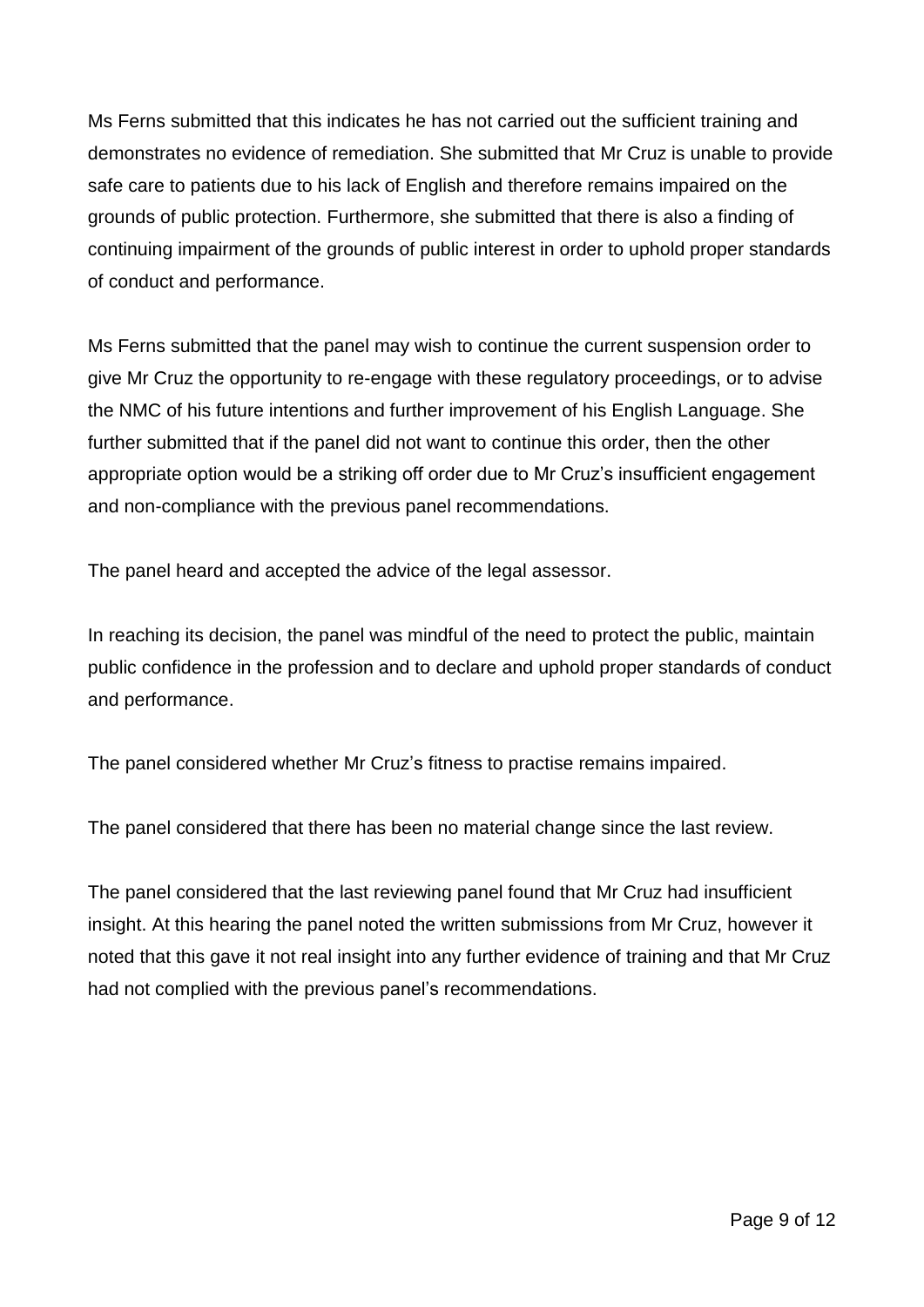The panel noted the letter provided by Mr Cruz dated 10 March 2022 which potentially suggests Mr Cruz's English language has deteriorated since returning to Spain as he states:

*'is true that when I lived in the UK it was much easier than Now, since I spoke and listened to English 24 hours a day during those 2 years,'.*

The panel considered that the fundamental expectation is that a nurse is able to communicate with patients and colleagues for safe and effective practice. Nothing has changed over the past five years and Mr Cruz's engagement had been intermittent over the course of proceedings.

The last reviewing panel determined that Mr Cruz was liable to repeat matters of the kind found proved. Today's panel has not received any new evidence of Mr Cruz's attempts to improve his English language since the evidence of his ILET's provided to the original panel in 2017. In light of this, the panel determined that Mr Cruz remains liable to repeat matters of the kind found proved. The panel therefore decided that a finding of continuing impairment is necessary on the grounds of public protection.

The panel has borne in mind that its primary function is to protect patients and the wider public interest, which includes maintaining confidence in the nursing profession and upholding proper standards of conduct and performance. The panel determined that, in this case, a finding of continuing impairment on public interest grounds is also required.

For these reasons, the panel finds that Mr Cruz's fitness to practise remains impaired.

#### **Decision and reasons on sanction**

Having found Mr Cruz's fitness to practise currently impaired, the panel then considered what, if any, sanction it should impose in this case. The panel noted that its powers are set out in Article 30 of the Order. The panel has also taken into account the 'NMC's Sanctions Guidance' (SG) and has borne in mind that the purpose of a sanction is not to be punitive, though any sanction imposed may have a punitive effect.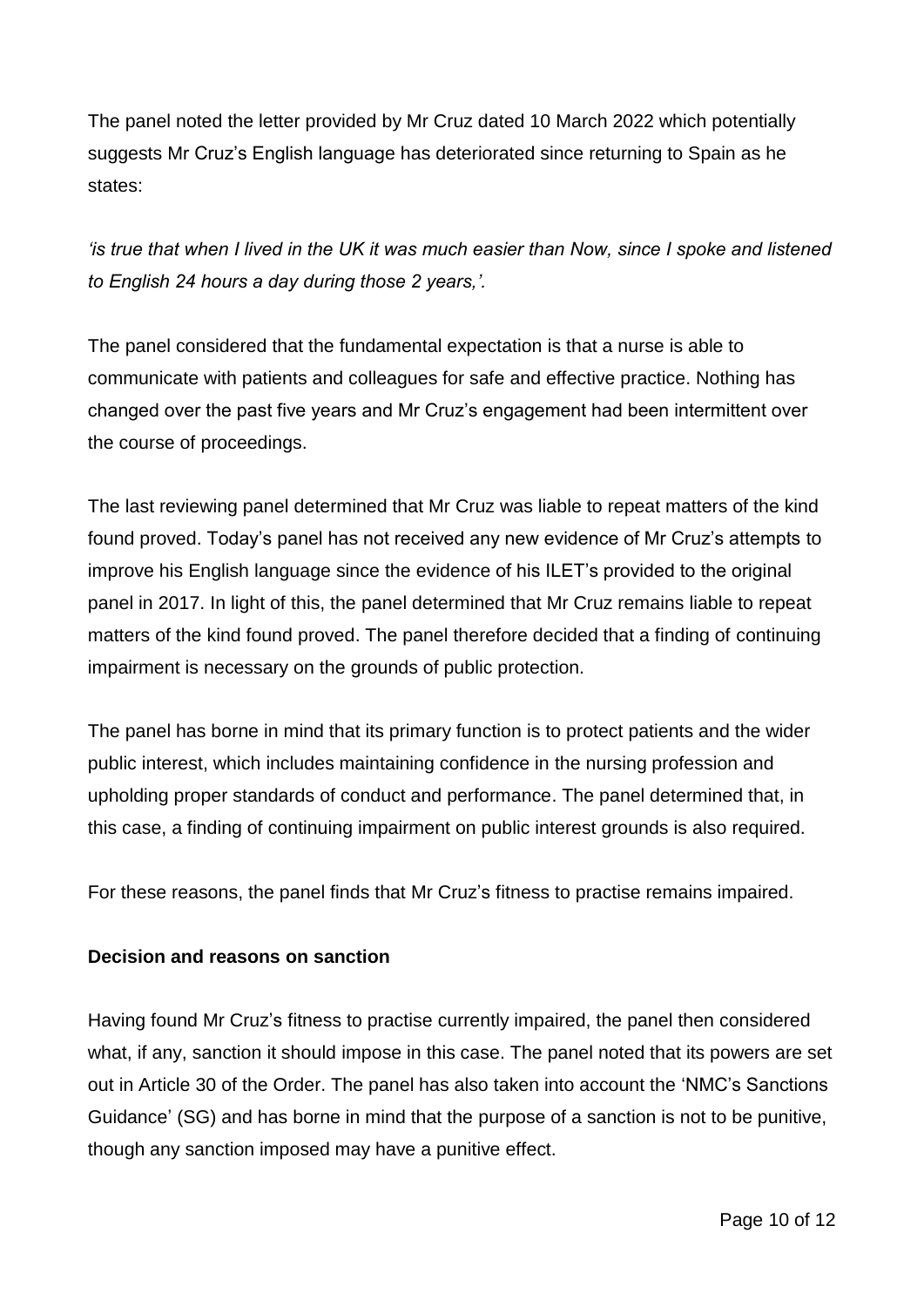The panel first considered whether to take no action but concluded that this would be inappropriate in view of the seriousness of the case. The panel decided that it would be neither proportionate nor in the public interest to take no further action.

It then considered the imposition of a caution order but again determined that, due to the seriousness of the case, and the public protection issues identified, an order that does not restrict Mr Cruz's practice would not be appropriate in the circumstances. The SG states that a caution order may be appropriate where *'the case is at the lower end of the spectrum of impaired fitness to practise and the panel wishes to mark that the behaviour was unacceptable and must not happen again.'* The panel considered that Mr Cruz's lack of knowledge of English language was not at the lower end of the spectrum and that a caution order would be inappropriate in view of the issues identified. The panel decided that it would be neither proportionate nor in the public interest to impose a caution order.

The panel next considered whether a conditions of practice on Mr Cruz's registration would be a sufficient and appropriate response. The panel is mindful that any conditions imposed must be proportionate, measurable and workable. The panel bore in mind the seriousness of the facts found proved at the original hearing and concluded that a conditions of practice order would not adequately protect the public or satisfy the public interest. The panel was not able to formulate conditions of practice that would adequately address the concerns relating to his standard of English and noted that Mr Cruz had previously been subject to a conditions of practice order and had not complied. The panel further considered that Mr Cruz is not currently living within the UK in order to comply with conditions and has expressed that he is unlikely to return in the short-term.

The panel next considered imposing a further suspension order. The panel noted that Mr Cruz has not shown evidence of any attempt to improve his language skills and he had been given several opportunities to demonstrate engagement and improvement. Further, Mr Cruz has not demonstrated any insight into his previous failings. The panel was of the view that considerable evidence would be required to show that Mr Cruz no longer posed a risk to the public and he has been given a significant amount of time to evidence his improvement of his English language. Mr Cruz is not currently working in the UK and has no plans to return back to the UK or unrestricted practise and take the IELTS. The panel